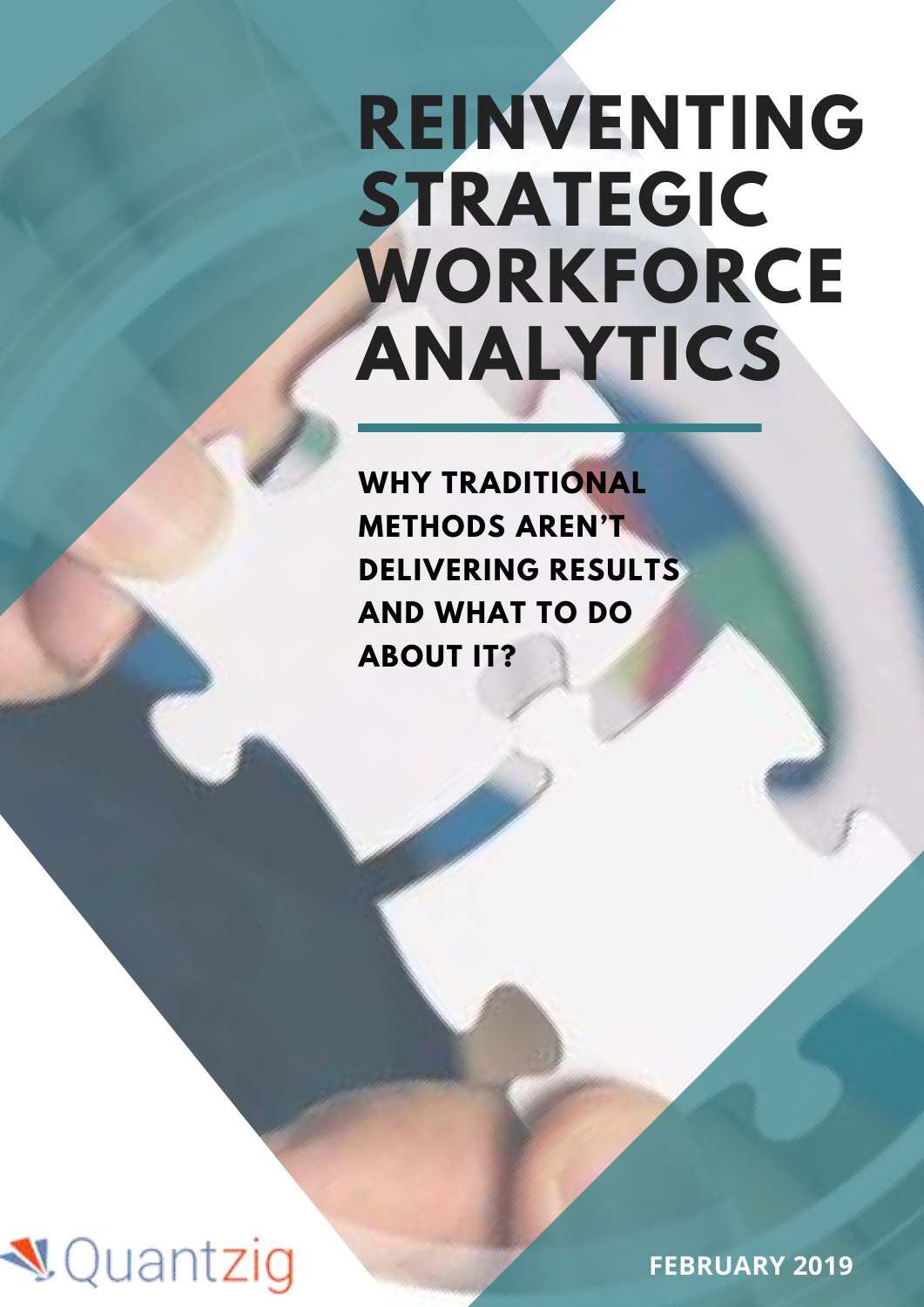## TABLE OF CONTENTS



**A B O U T Q U A N T Z I G** 0 1

**I N T R O D U C T I O N** 0 2

0 3

**B E N E F I T S O F W O R K F O R C E A N A L Y T I C S**

0 4

**C U S T O M E R S U C C E S S S T O R Y**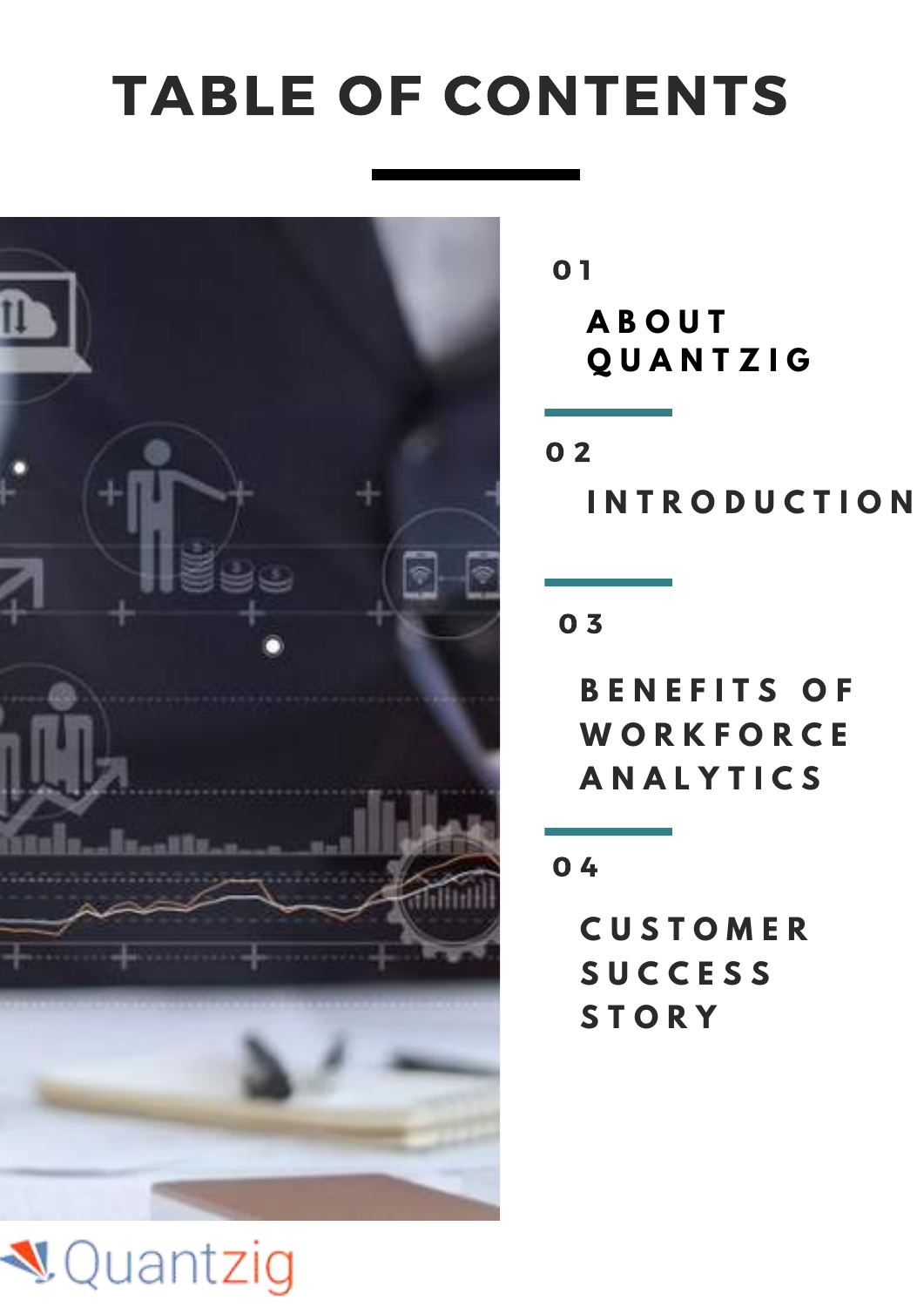# ABOUT QUANTZIG

At Quantzig, we firmly believe that the capabilities to harness maximum insights from the influx of continuous information around us is what will drive any organization's competitive readiness and success.

Our objective is to bring togeth er the best combination of analysts and consultants to complement our clients with a shared need to discover and build those capabilities and drive continuous business excellence.

### **[REQUEST A DEMO](https://www.quantzig.com/request-a-demo?utm_source=WP7&utm_medium=WPWeek7&utm_campaign=WPWeek7)**

# **V** Quantzig

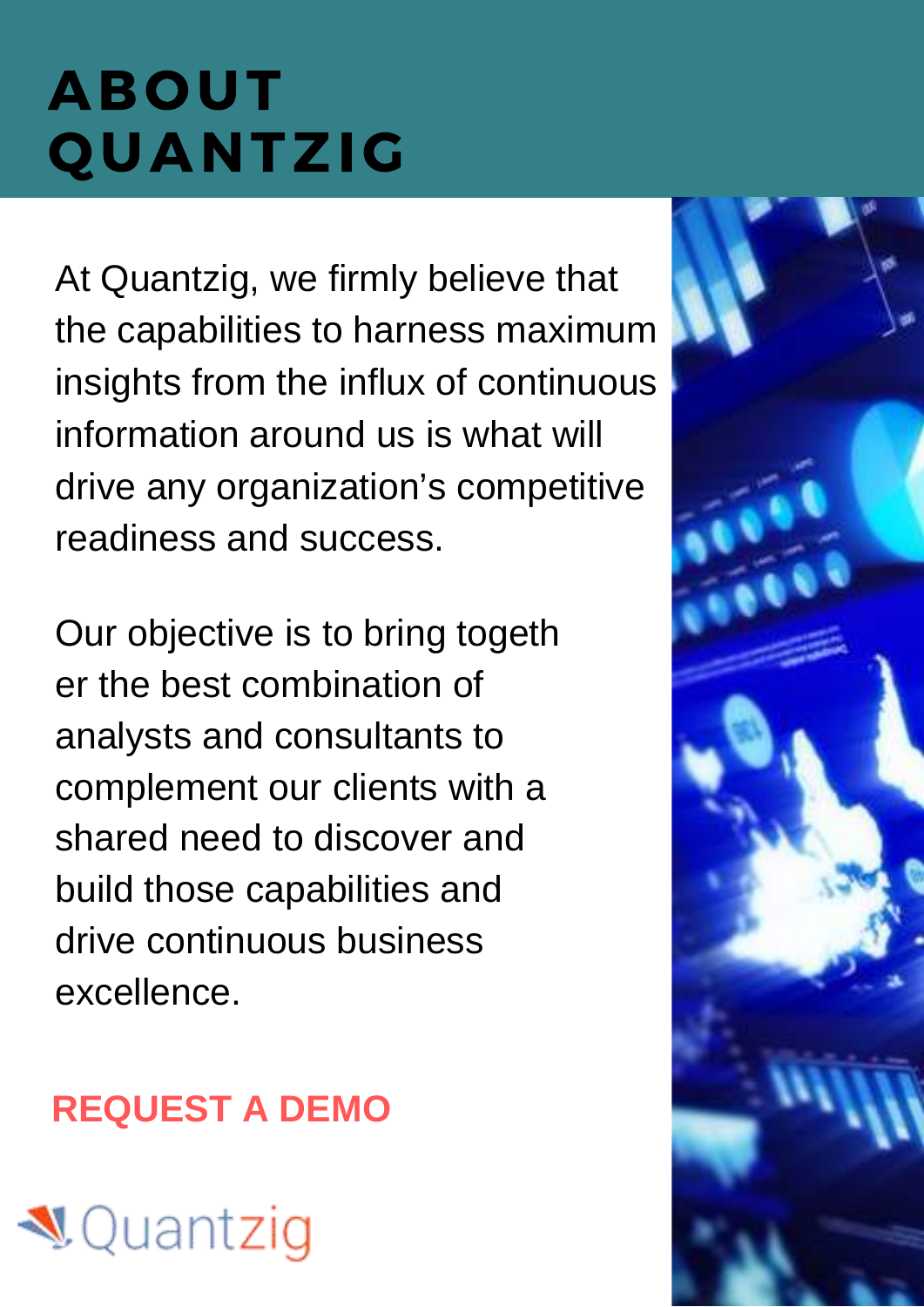#### INTRODUCTION

#### *Why more data doesn't lead to more influence?*

**Data** and **analytics** have a key role to play in the business world. Owing to the on-going developments in technology, HR information management systems can access and store more data than ever before about performance, compensation, background, demographics, skills, training, and more—at any time. It also includes real-time behavioral data sourced from social platforms, professional networks, and other marketing campaigns. Leading businesses are also focusing on shaping effective workforce strategies through the use of advanced workforce analytics. By leveraging the insights obtained from such engagements, they are looking at crafting global talent, reward, and employment tax programs that add value across the business.

**₹**Ouantziq

Workforce analytics offers a good opportunity to drive decision making and add greater impact to the business strategy of an organization. It not only helps organizations to effectively manage and mitigate risks but also helps them achieve potential tax efficiencies. This information is, essential to building a profile of the organization's people, roles, and needs. But even with all this data, strategic workforce planning is falling short due to the inefficient analytic capabilities.

#### **[GET MORE INFO](https://www.quantzig.com/get-more-info?utm_source=WP7&utm_medium=WPWeek7&utm_campaign=WPWeek7)**

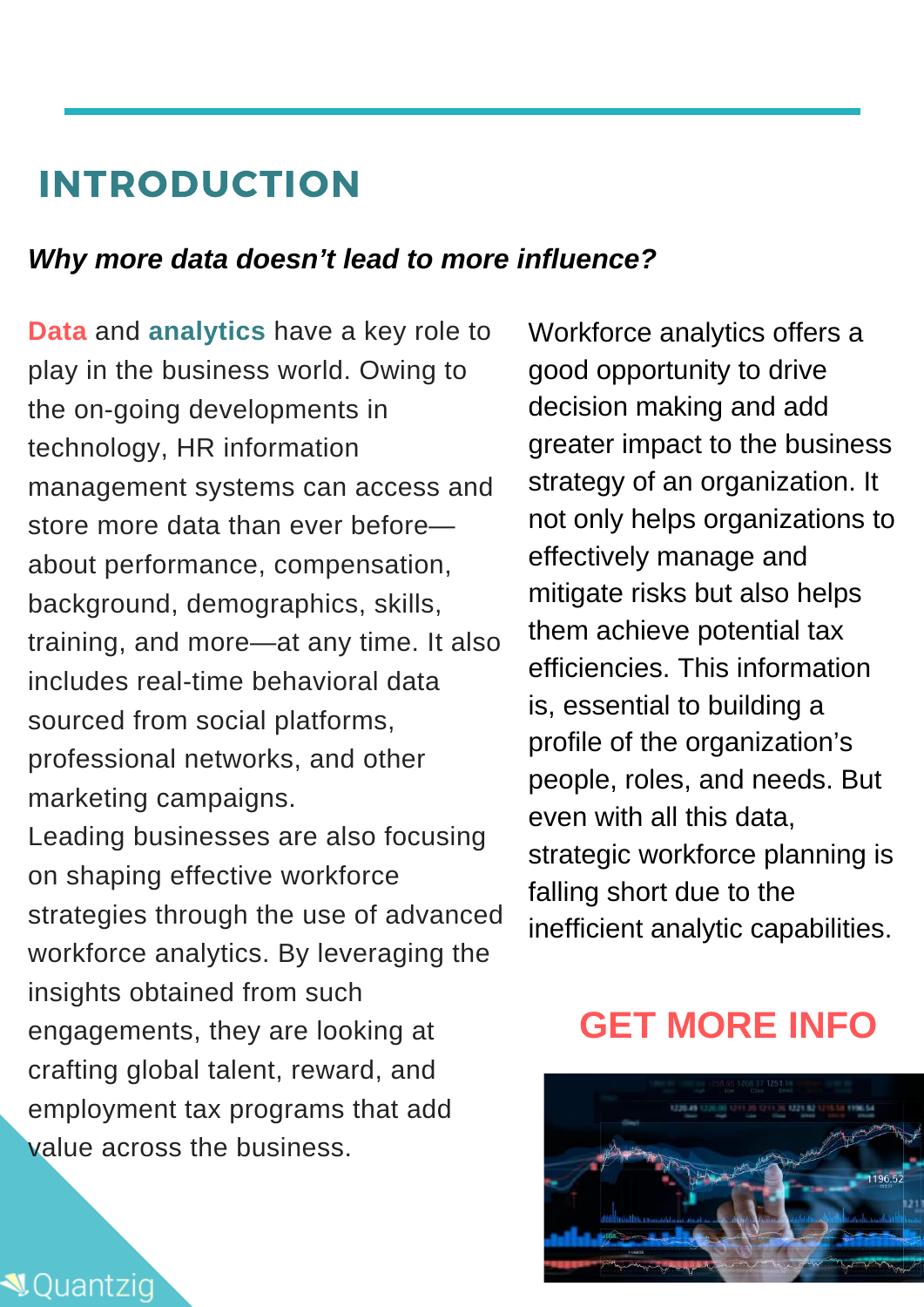### BENEFITS OF WORKFORCE ANALYTICS

As the talent agenda in today's business world moves from bottomline impact to fostering top-line revenue growth, its specific requirements are poised to include innovation, enhanced product/service offerings, and market expansion. Workforce analytics offers the potential opportunity to bridge the talent gap by aggregating employee data with functional data sets. It also empowers businesses to gain new insights into their global workforce populations and drive business value.

#### EFFECTIVELY MANAGE TALENT AND CAPABILITIES

Workforce analytics offers a good opportunity to effectively manage organizational talent and capabilities. It also helps businesses to understand retention risks and success factors across the organization. By collecting, cleansing, and evaluating workforce data, business can set the foundation for the development of analytical models with better predictive capabilities.

**₹**Quantzig



*Know more about Quantzig's workforce analytics solutions!* **[CONTACT US](https://www.quantzig.com/contact-us?utm_source=WP7&utm_medium=WPWeek7&utm_campaign=WPWeek7)**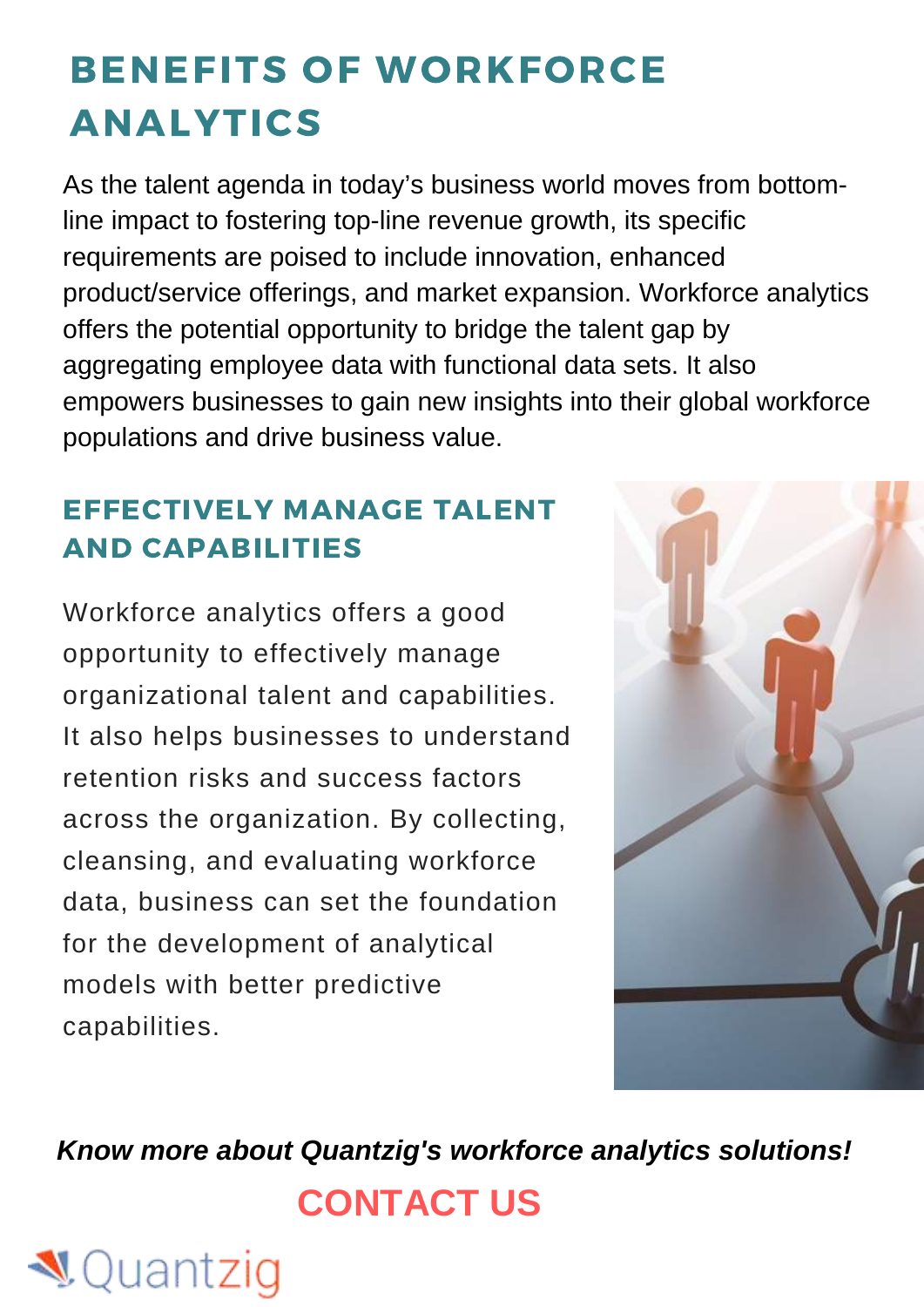#### ACHIEVE GLOBAL MOBILITY

Across industries, mobility is being perceived as a key contributor to the development of talent with global experience. It is regarded as a key enabler driving top-line revenue growth key business strategies that help expand a businesses' global footprint. Workforce analytics offers the framework to understand the effectiveness of global mobility initiatives and, more importantly, to drive talent the efficiency of talent management and greater ROI.

#### MANAGE AND MITIGATE TAX RISKS

Tax risk is indeed a key topic at the forefront of the workforce analytics agenda. Advanced analytics and data can offer better insights about the employees, where they go, and the income they earn in various jurisdictions while traveling. Travel and expense records, corporate network log-in IDs, and other sources leave data footprints related to travel. This helps organizations to build effective dashboards to identify tax risks associated with traveling workforces so that they can manage and mitigate them to avoid future occurrences.



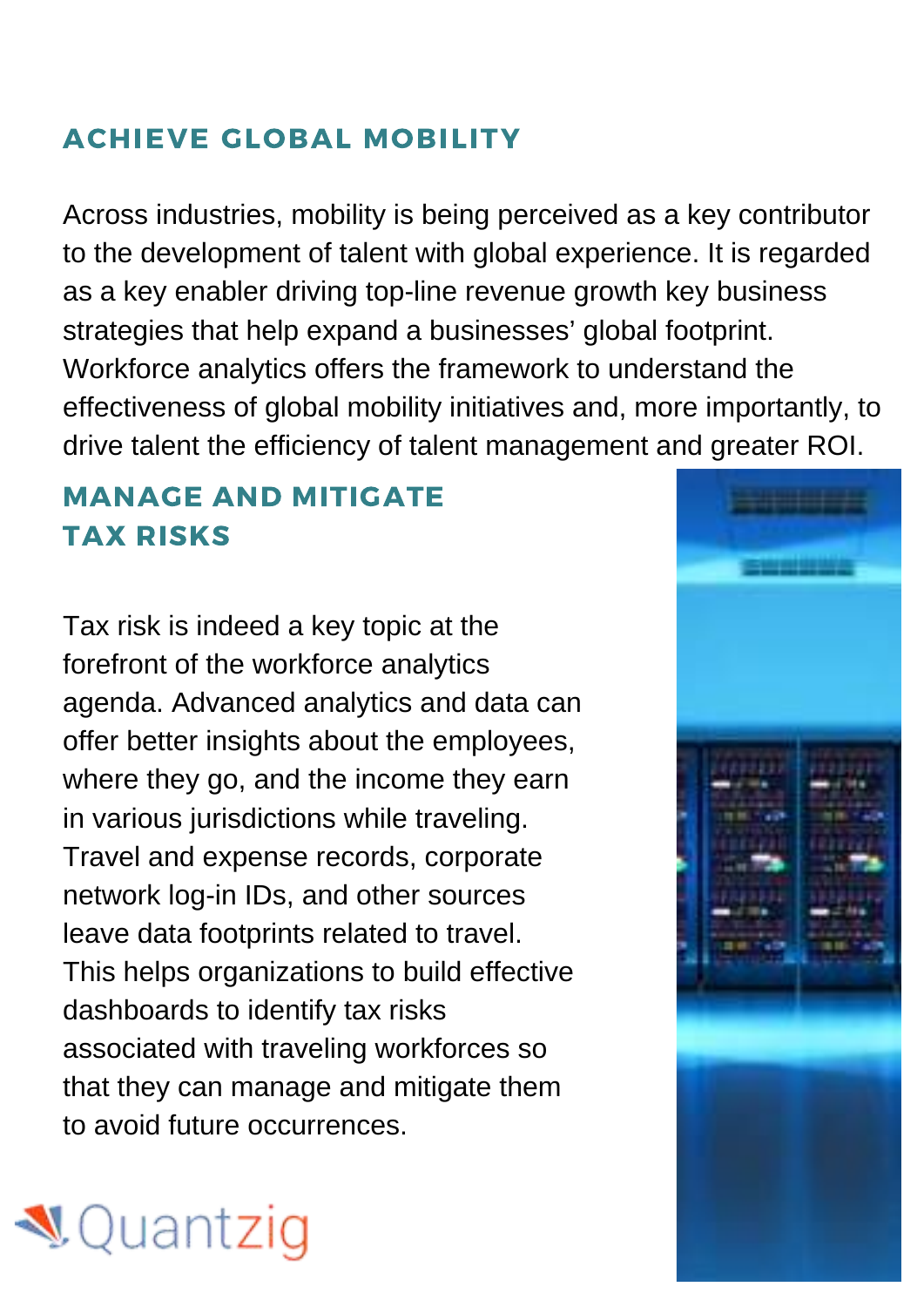### SUCCESS STORY: LEVERAGING WORKFORCE ANALYTICS TO DRIVE PROFITABILITY IN THE MANUFACTURING SECTOR

The client was a manufacturing company headquartered in the United States with offices in several countries across the globe. Over the past few years, the client experienced an unexpected surge in employee turnover rate leading to a decline in performance.

#### BUSINESS CHALLENGE

Over the last two years, the manufacturing company faced predicaments in attracting and retaining the workforce, especially those involved in blue-collar production roles. Three-quarters of their total workforce was directly involved in the manufacturing process, with each unit utilizing twenty to thirty hours to assemble the finished product. Voluntary employee turnover, the rise in retirement rates, and mediocre business performance left a huge impact on their overall market value. Owing to such factors the client needed to hire 500 employees for the target role based on replacement hire forecasts and incremental headcount.



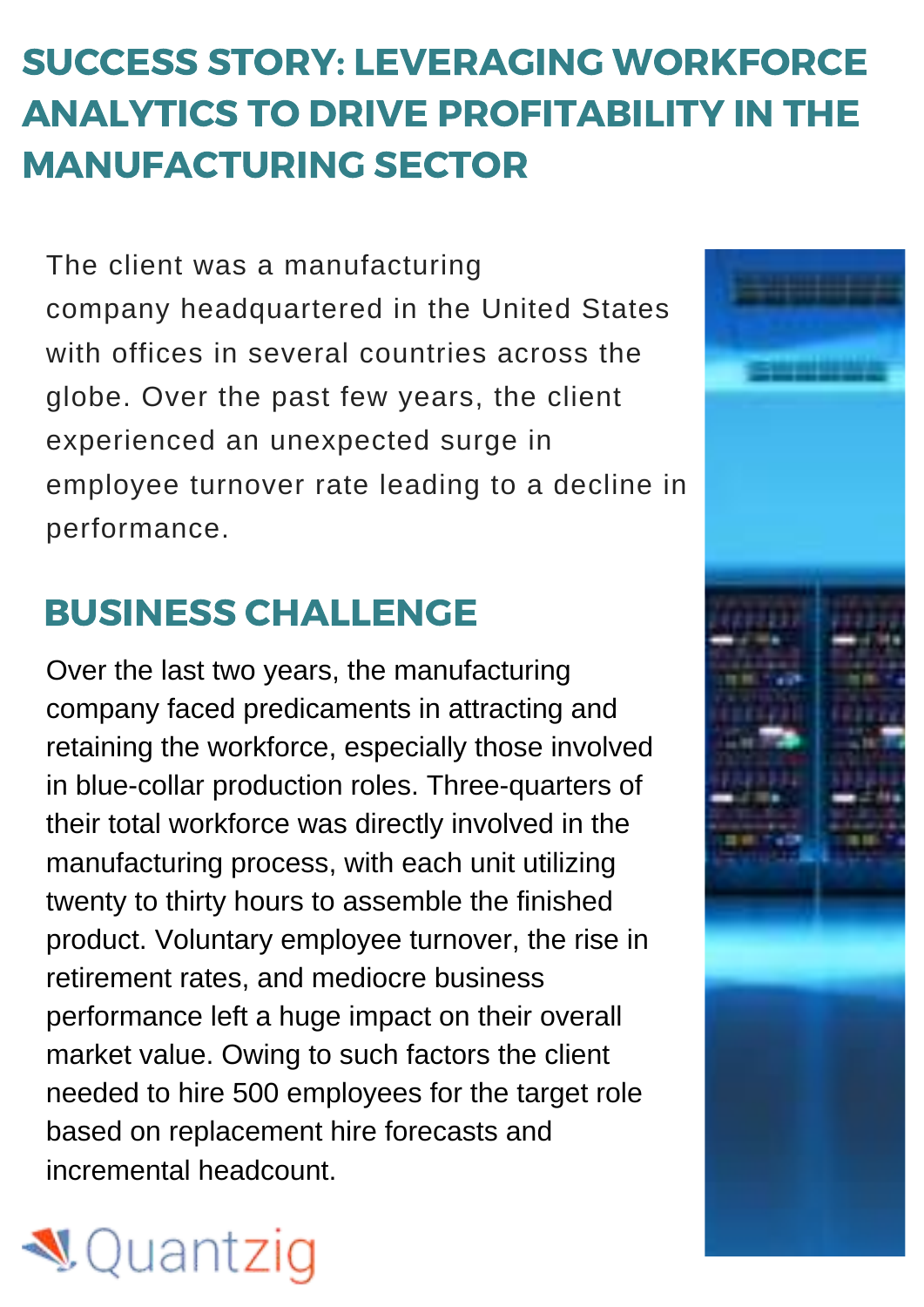### SOLUTIONS OFFERED AND VALUE DELIVERED

Quantzig's team of workforce analytics experts adopted a comprehensive three-step approach to help the client tackle their challenges.

#### **Phase 1**

Phase one of this workforce analytics engagement revolved around collating data extracted from the client's human resource information system (HRIS) with data obtained from employeefocus group discussions and interviews. Our experts then applied workforce analytics trends to develop several predictive models. The developed models varied in accuracy and complexity, with accuracy ranging from 0% -20%.

#### **Phase 2**

The best model with precise accuracy was then deployed to predict employee churn. The use of such predictive models helped reveal the compelling factors that led to the employee's exit from the company.

#### **Phase 3**

The development of a platform helped analyze recruitment channels with regard to employee turnover and high performing talent. It also helped the client to optimize recruitment strategies and reduce costs.

*Want detailed insights? Access the complete success story here: https://www.quantzig.com/content/workforce-analytics-success-story*

### ¶Quantziq